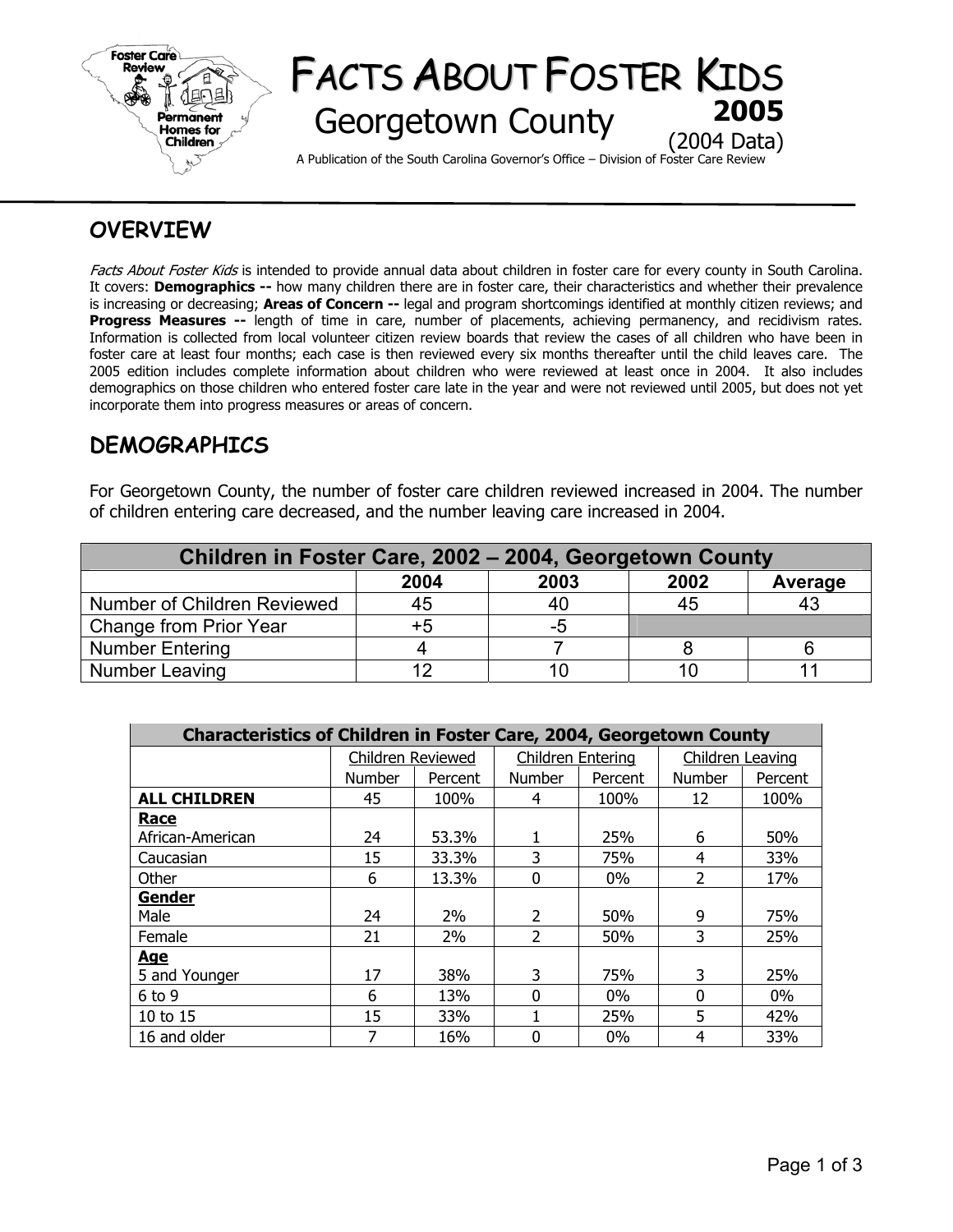# **AREAS OF CONCERN**

In 2004, Review Board members held eight meetings and 81 reviews. Of the 81 reviews held, 31 (38%) had at least one area of concern cited by the local Review Board. The most often cited legal violation was No Thorough Adoption Assessment/Adoption Complaint Not Filed Timely. The most often cited program violation was Other Policy/Procedure Violations.

| Frequently Cited Areas of Concern, 2002 - 2004, Georgetown County |                |            |                |  |
|-------------------------------------------------------------------|----------------|------------|----------------|--|
|                                                                   | 2004           | 2003       | 2002           |  |
| Legal:                                                            |                |            |                |  |
| No Timely Permanency Plan Hearing                                 | 6              |            | 4              |  |
| No Timely Probable Cause Hearing                                  |                |            |                |  |
| No Timely Merits Hearing                                          | 6              |            | 3              |  |
| No Face to Face Contact                                           |                |            | 2              |  |
| No Court Order at Review/Non-Compliance w/Court Order             | 3              |            |                |  |
| No Thorough Adoption Assessment/Complaint Not Filed Timely        | 9              | 5          |                |  |
| <b>Other Statutory Violations</b>                                 | 4              |            | 6              |  |
| <u>Program:</u>                                                   |                |            |                |  |
| No Progress Report                                                | $\overline{2}$ |            | $\overline{2}$ |  |
| Lack of Progress Permanency Plan                                  |                |            |                |  |
| No Current/Incomplete/Inappropriate Case Plan                     |                |            |                |  |
| <b>Interested Parties Not Invited</b>                             | 2              |            |                |  |
| No Timely FCRB Hearing                                            | 5              | 3          |                |  |
| No Advance Packet                                                 | 4              |            |                |  |
| Other Policy/Procedure Violations                                 | 12             | 9          | 7              |  |
| TOTAL                                                             | 61             | 27         | 26             |  |
| <b>Percent of Reviews with Areas of Concern</b>                   | 38%            | <b>35%</b> | <b>25%</b>     |  |

## **PROGRESS MEASURES**

Four main indicators are used to measure progress towards better outcomes for children in foster care. For each, comparison data for the previous three years are provided.

## **LENGTH OF TIME IN CARE:**

The longer a child is away from their home or a nurturing family environment, the more damaging it can be to the normal development of the child. For this reason, a major goal of the Review Board is to ensure that children achieve permanency as quickly as possible. In 2004, the average length of time in Georgetown County decreased to 2.2 years.

## **NUMBER OF PLACEMENTS:**

Research shows the initial placement in foster care is extremely traumatic for a child. Additional changes in placement once in the foster care system can be detrimental to children's development, affecting their ability to learn, establish relationships and develop as stable, secure individuals. In 2004, Georgetown County's average number of placements decreased to 2.9.

## **PERCENT ACHIEVING PERMANENCY:**

Permanency for a child means placement with a "forever family." A child can achieve legal permanency upon leaving the foster care system either by returning home to their natural parent or by being adopted. In 2004 of the 12 children leaving care, none were adopted and five were returned home to their natural parent.